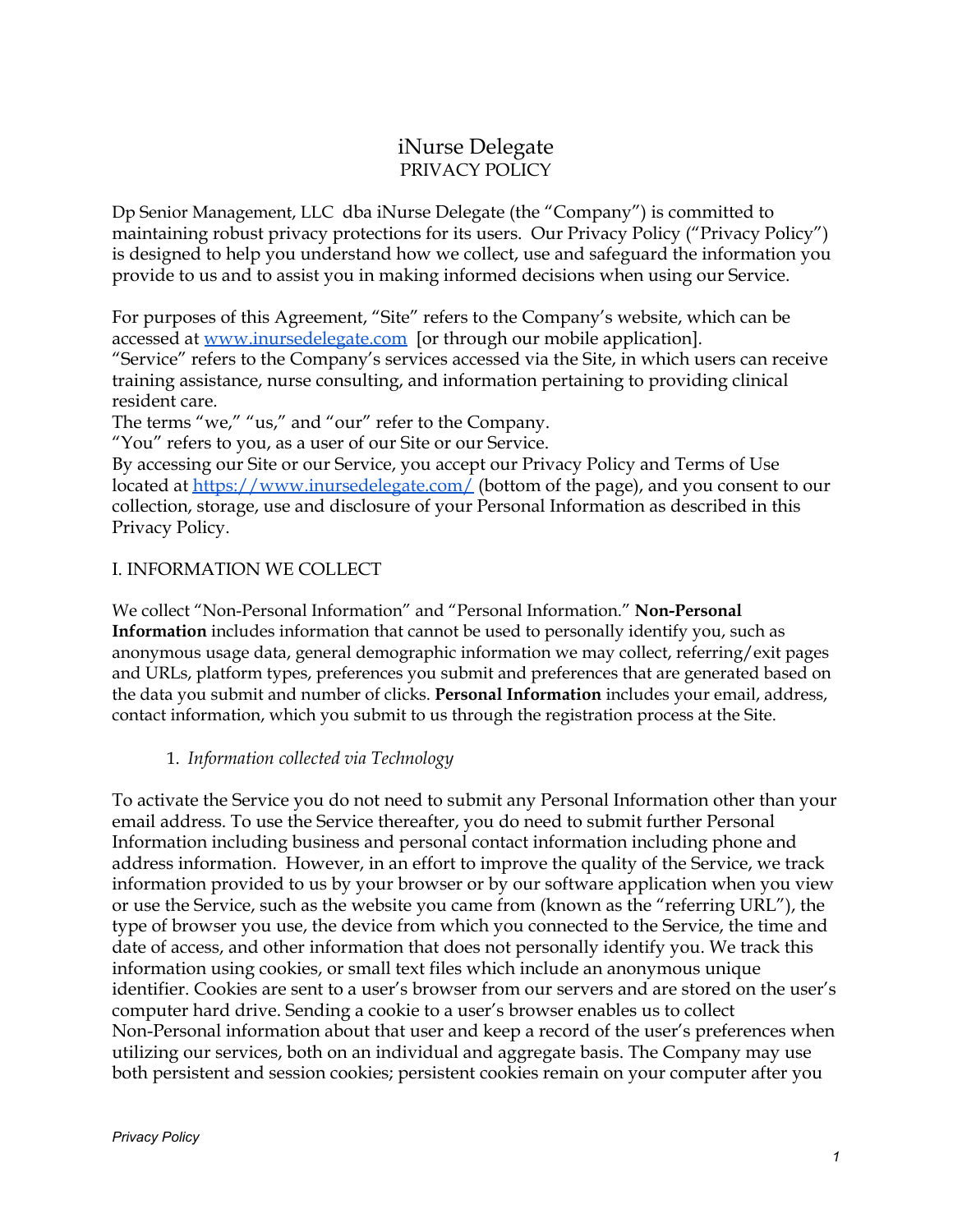close your session and until you delete them, while session cookies expire when you close your browser.

## 2. *Information you provide us by registering for an account*

In addition to the information provided automatically by your browser when you visit the Site, to become a subscriber to the Service you will need to create a personal profile. You can create a profile by registering with the Service and entering your email address, and creating a user name and a password. By registering, you are authorizing us to collect, store and use your email address in accordance with this Privacy Policy.

## 3. *Children's Privacy*

The Site and the Service are not directed to anyone under the age of 13. The Site does not knowingly collect or solicit information from anyone under the age of 13, or allow anyone under the age of 13 to sign up for the Service. In the event that we learn that we have gathered personal information from anyone under the age of 13 without the consent of a parent or guardian, we will delete that information as soon as possible. If you believe we have collected such information, please contact us at 940-435-3530..

## II. HOW WE USE AND SHARE INFORMATION

## *Personal Information:*

Except as otherwise stated in this Privacy Policy, we do not sell, trade, rent or otherwise share for marketing purposes your Personal Information with third parties without your consent. We do share Personal Information with vendors who are performing services for the Company, such as the servers for our email communications who are provided access to user's email address for purposes of sending emails from us. Those vendors use your Personal Information only at our direction and in accordance with our Privacy Policy. In general, the Personal Information you provide to us is used to help us communicate with you. For example, we use Personal Information to contact users in response to questions, solicit feedback from users, provide technical support, and inform users about promotional offers.

We may share Personal Information with outside parties if we have a good-faith belief that access, use, preservation or disclosure of the information is reasonably necessary to meet any applicable legal process or enforceable governmental request; to enforce applicable Terms of Service, including investigation of potential violations; address fraud, security or technical concerns; or to protect against harm to the rights, property, or safety of our users or the public as required or permitted by law.

#### *Non-Personal Information:*

In general, we use Non-Personal Information to help us improve the Service and customize the user experience. We also aggregate Non-Personal Information in order to track trends and analyze use patterns on the Site. This Privacy Policy does not limit in any way our use or disclosure of Non-Personal Information and we reserve the right to use and disclose such Non-Personal Information to our partners, advertisers and other third parties at our discretion.

*Privacy Policy*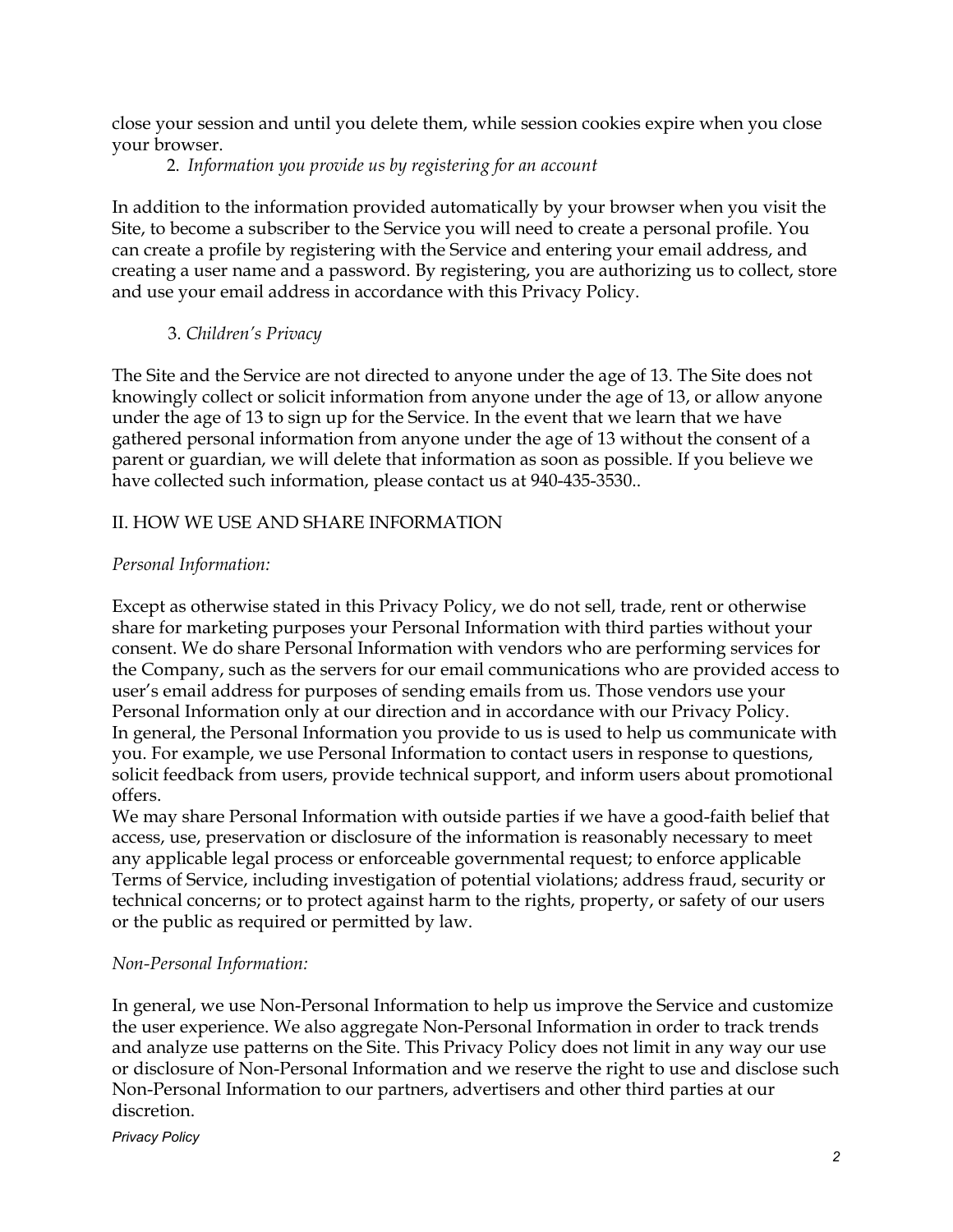In the event we undergo a business transaction such as a merger, acquisition by another company, or sale of all or a portion of our assets, your Personal Information may be among the assets transferred. You acknowledge and consent that such transfers may occur and are permitted by this Privacy Policy, and that any acquirer of our assets may continue to process your Personal Information as set forth in this Privacy Policy. If our information practices change at any time in the future, we will post the policy changes to the Site so that you may opt out of the new information practices. We suggest that you check the Site periodically if you are concerned about how your information is used.

#### III. HOW WE PROTECT INFORMATION

We implement security measures designed to protect your information from unauthorized access. Your account is protected by your account password and we urge you to take steps to keep your personal information safe by not disclosing your password and by logging out of your account after each use. We further protect your information from potential security breaches by implementing certain technological security measures including encryption, firewalls and secure socket layer technology. However, these measures do not guarantee that your information will not be accessed, disclosed, altered or destroyed by breach of such firewalls and secure server software. By using our Service, you acknowledge that you understand and agree to assume these risks.

#### IV. YOUR RIGHTS REGARDING THE USE OF YOUR PERSONAL INFORMATION

You have the right at any time to prevent us from contacting you for marketing purposes. When we send a promotional communication to a user, the user can opt out of further promotional communications by following the unsubscribe instructions provided in each promotional e-mail. You can also indicate that you do not wish to receive marketing communications from us by email. Please note that notwithstanding the promotional preferences you indicate by either unsubscribing or opting out of the Site, we may continue to send you administrative emails including, for example, periodic updates to our Privacy Policy.

## V. LINKS TO OTHER WEBSITES

As part of the Service, we may provide links to or compatibility with other websites or applications. However, we are not responsible for the privacy practices employed by those websites or the information or content they contain. This Privacy Policy applies solely to information collected by us through the Site and the Service. Therefore, this Privacy Policy does not apply to your use of a third party website accessed by selecting a link on our Site or via our Service. To the extent that you access or use the Service through or on another website or application, then the privacy policy of that other website or application will apply to your access or use of that site or application. We encourage our users to read the privacy statements of other websites before proceeding to use them.

## VI. CHANGES TO OUR PRIVACY POLICY

The Company reserves the right to change this policy and our Terms of Service at any time. We will notify you of significant changes to our Privacy Policy by sending a notice to the *Privacy Policy*